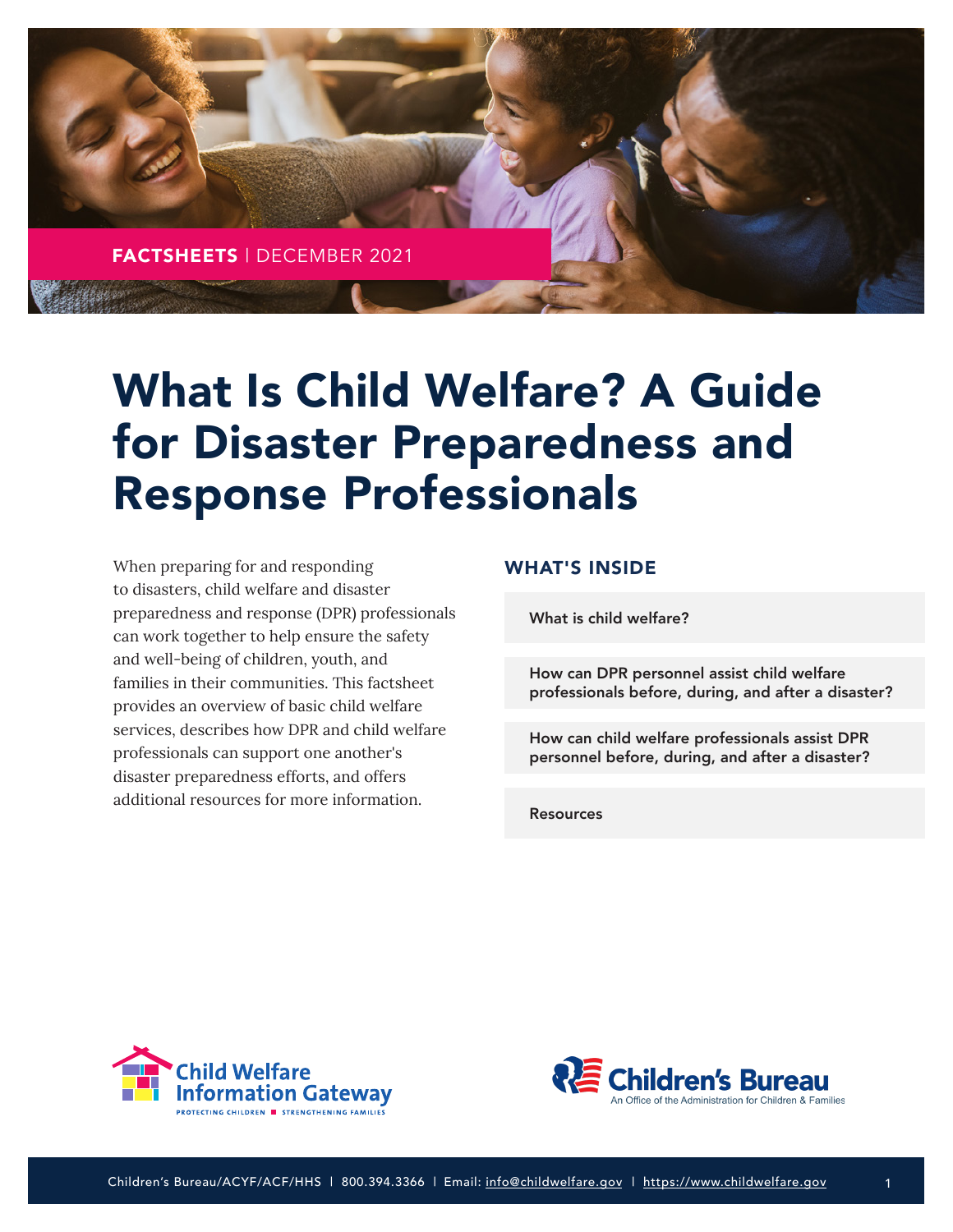#### <span id="page-1-0"></span>WHAT IS CHILD WELFARE?

Each State or jurisdiction has a public child welfare agency responsible for receiving and investigating reports of child abuse and neglect and assessing child and family needs. Some States also contract with private agencies to undertake child welfare work. These public and private agencies often work together as partners and collaborate with their local community organizations to help keep children safe. State laws define the child protection roles and processes that govern these agencies. (To find specific State laws, search Child Welfare Information Gateway's [State Statutes database.](https://www.childwelfare.gov/topics/systemwide/laws-policies/state/))

Child welfare comprises an array of services designed to ensure that children are safe and families have the necessary supports to care for their children. Child welfare agencies typically support children and families in the following ways:

- Coordinate or support services to prevent child abuse and neglect
- Receive and investigate reports of possible child abuse and neglect and assess child and family needs, strengths, and resources
- **Provide services to families that need help** protecting and caring for their children
- Arrange for out-of-home care (foster care, kinship care, or other planned permanent living arrangement) when children and youth cannot remain safely at home
- Support the well-being of children living with relatives and foster and adoptive families, including ensuring that children's physical health, mental health, and educational needs are addressed

 Work with children, youth, and families to achieve family reunification, adoption, or other permanent family connections for children and youth leaving out-of-home care

Child welfare agencies do not work alone. They often collaborate with other public and private agencies and community organizations that provide families with the services they need, such as supportive child care, parenting programs, in-home family preservation services, mental and physical health care, financial assistance, and advocacy and treatment for issues related to domestic violence and substance use.

During a disaster, DPR staff may work with child welfare agencies to provide additional support to children and families. It is critical for child welfare and DPR staff to work together in planning for disaster response to ensure the safety of children and families involved with child welfare and others who may need child welfare services. An integrated approach to disaster preparedness can help expedite response activities and facilitate the delivery of necessities and services provided by the partnering agency.

This factsheet provides an introduction to collaboration opportunities for child welfare and DPR professionals. For an indepth look at implementing interagency collaboration between child welfare and DPR systems, see *[Coping With Disasters and Strengthening](https://capacity.childwelfare.gov/states/resources/coping-systems)  [Systems: Leading Your Agency Through a](https://capacity.childwelfare.gov/states/resources/coping-systems)  [Disaster](https://capacity.childwelfare.gov/states/resources/coping-systems)* by the Children's Bureau's Capacity Building Center for States.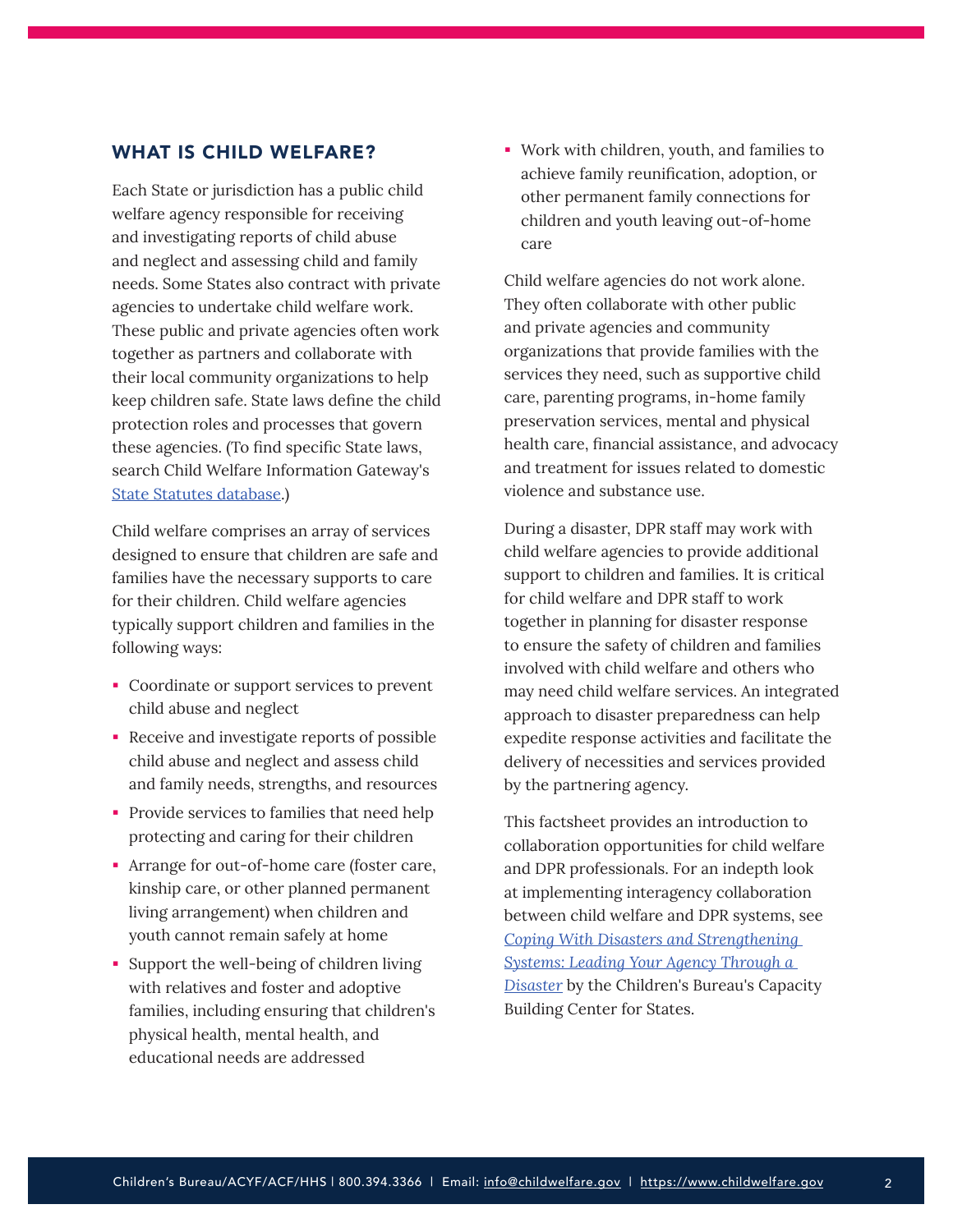## <span id="page-2-0"></span>HOW CAN DPR PERSONNEL ASSIST CHILD WELFARE PROFESSIONALS BEFORE, DURING, AND AFTER A DISASTER?

Many community organizations have trained responders to help child welfare providers meet the needs of children, youth, and families before, during, and after a disaster. These include a range of public health, behavioral health, and emergencymanagement personnel such as nurses, doctors, rescue and recovery responders, crisis counselors, emergency medical technicians, and other community-based staff who are trained as responders or volunteer in preparedness efforts. It is essential for all DPR professionals to be aware of the efforts of child welfare staff to ensure the safety and well-being of children and youth receiving child welfare services to support families and mitigate an increased risk for maltreatment. DPR professionals may work with child welfare in the following ways:

 **Planning for disaster response.** DPR professionals can help child welfare agencies develop and refine plans to deal with natural, human-caused, and medical disasters (i.e., an all-hazards approach to disasters). [Federal law P.L. 109-288](https://www.congress.gov/109/plaws/publ288/PLAW-109publ288.pdf) requires States to create and review their disaster plans for child welfare services yearly as part of their Annual Progress and Services Report process. Child welfare plans generally address the needs of children in out-of-home care and those receiving inhome services, those in privatized systems, families and resource families, and child welfare staff. Plans can cover information

and records, communication, equipment, funding, and management and leadership needs over both the short and long term. DPR professionals can help agencies identify their disaster-planning needs, provide input on disaster plans, and help agencies practice drills and make physical preparations. Working together will ensure that child welfare agency plans coordinate with other applicable community, State, and Federal disaster plans.

- **Supporting child welfare agency work during a disaster.** DPR professionals familiar with local child welfare agency disaster plans will be better positioned to collaboratively implement response activities when disaster strikes. As agencies monitor children, youth, and families to assess the availability of communication infrastructure, safe housing, food, medical care, transportation, and other necessities, DPR professionals can provide necessary disaster-specific information and instruction as well as emergency resources, such as emergency medical intervention, nutrition, shelter, and transportation. They can also help connect agencies to Federal and State disaster funds as they become available.
- **Connecting children and families affected by disaster with child welfare services, as appropriate.** After a disaster, children, youth, and families who have never been involved with child welfare may suddenly require child welfare services. Children and youth may be separated from family, orphaned, abused, neglected, or otherwise injured. DPR professionals can help connect children and youth with child welfare staff and services when appropriate.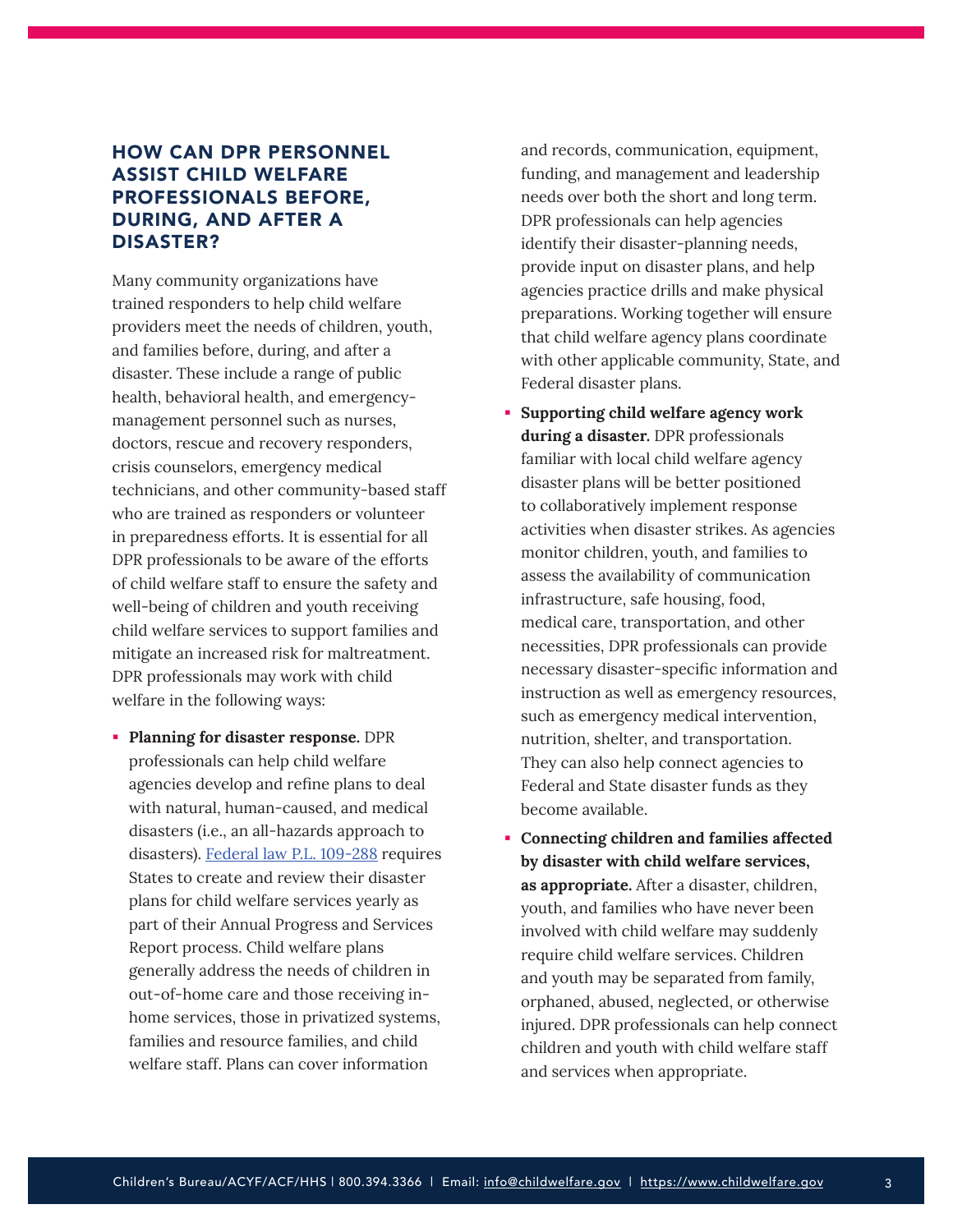- **Identifying and reporting abuse and neglect.** Most DPR professionals are mandated reporters and thus required by State laws (after receiving relevant training) to report suspected abuse and neglect to the appropriate child welfare agency (see *[Mandatory Reporters of Child](https://www.childwelfare.gov/topics/systemwide/laws-policies/statutes/manda/)  [Abuse and Neglect](https://www.childwelfare.gov/topics/systemwide/laws-policies/statutes/manda/)* for more information). In a disaster, children and youth may be more susceptible to abuse and neglect, particularly if they have been displaced from their homes. DPR professionals should be vigilant in watching for signs of abuse and neglect in both residential and institutional settings, including shelters. For more information on identifying maltreatment, see *[What Is Child Abuse](https://www.childwelfare.gov/pubs/factsheets/whatiscan/)  [and Neglect? Recognizing the Signs and](https://www.childwelfare.gov/pubs/factsheets/whatiscan/)  [Symptoms](https://www.childwelfare.gov/pubs/factsheets/whatiscan/)*.
- **Using combined disaster crisis intervention and trauma-informed approaches.** Experiencing a disaster may be expressed by children and youth as stress or trauma reactions; these vary by the age of the child or youth. They often include behavior changes, such as withdrawal or defiance, aggression, or mood swings. Supporting children and youth can reduce these problems; however, when problems persist, they may result in psychiatric diagnoses, substance use problems, social problems, and school problems.1 Responses to disasters may be exacerbated if a child, youth, or family is already involved with the child welfare system. Both DPR and child welfare staff

may be interested in Psychological First Aid, which is an evidence-informed model used during the acute phase of disaster response. This model teaches workers how to help survivors reduce the initial distress caused by traumatic events and foster short- and long-term adaptive functioning. See the National Child Traumatic Stress Network Learning Center's [Psychological](https://www.nctsn.org/resources/psychological-first-aid-pfa-online)  [First Aid \(PFA\) Online](https://www.nctsn.org/resources/psychological-first-aid-pfa-online) web section for more information.

 **Understanding emergency responses in the aftermath of a disaster.** DPR professionals can advise on and model disaster response activities that will help children, youth, and families cope. Furthermore, providing information to parents and other caregivers on ways to protect children from intense exposure to disasters (e.g., evacuating when necessary, limiting television exposure to graphic and disturbing images, using calming techniques if children are injured or afraid) may help children fare better. Children and youth involved with child welfare may already be at higher risk for stress reactions, so it becomes essential that their caregivers respond appropriately. There is no set timeline for reactions and recovery. In general, after approximately 1 month, if children and youth continue to have serious disaster distress responses, screening and referral by trained behavioral and mental health professionals may be necessary.

<sup>&</sup>lt;sup>1</sup> For more information, see the Centers for Disease Control and Prevention's [Adverse Childhood Experiences \(ACEs\)](https://www.cdc.gov/violenceprevention/aces/index.html?CDC_AA_refVal=https%3A%2F%2Fwww.cdc.gov%2Fviolenceprevention%2Facestudy%2Findex.html) web section.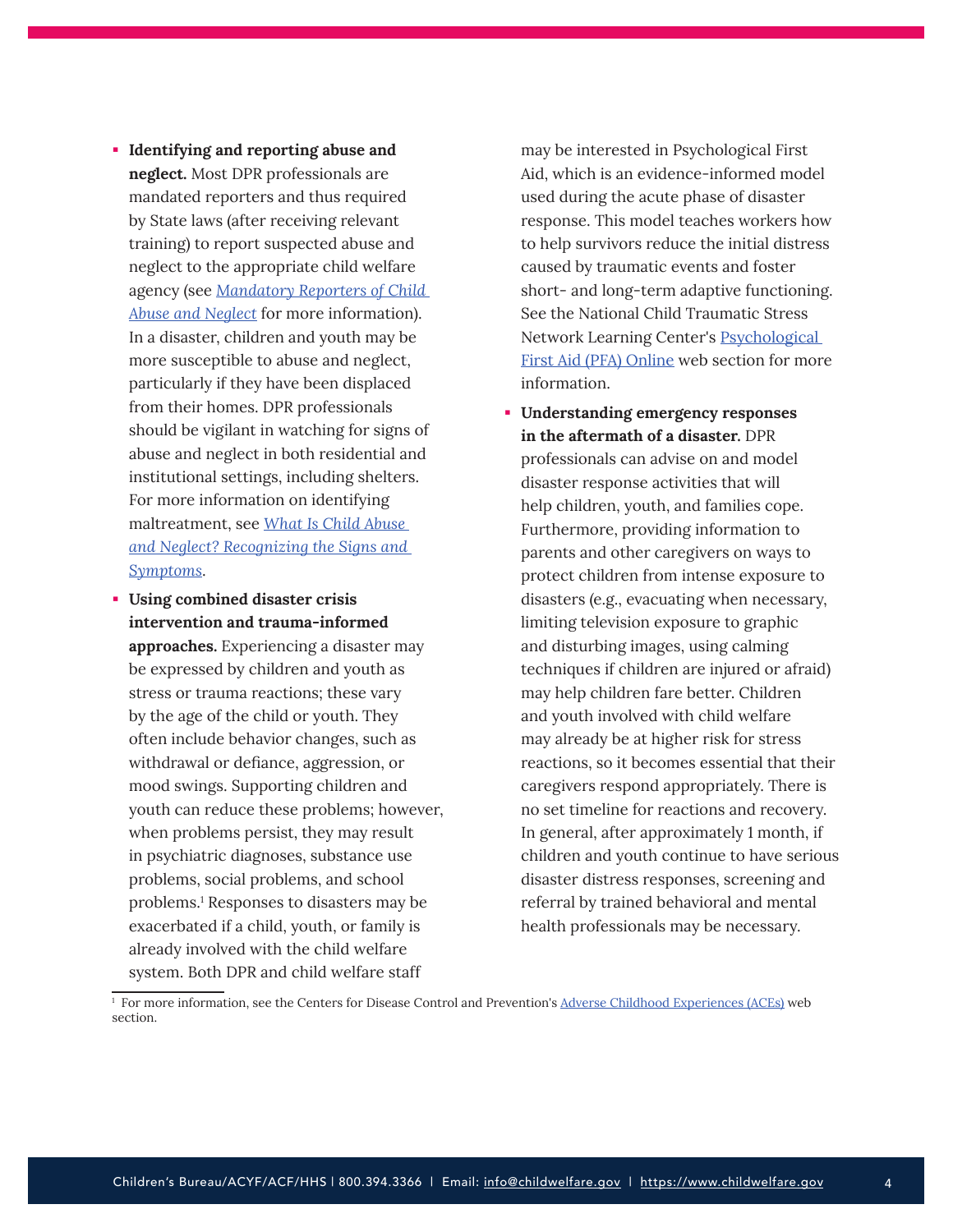## <span id="page-4-0"></span>HOW CAN CHILD WELFARE PROFESSIONALS ASSIST DPR PERSONNEL BEFORE, DURING, AND AFTER A DISASTER?

DPR professionals and other emergency staff need to be aware that child welfare staff can offer unique assistance in helping children, youth, and families affected by disasters. Sharing information and looking at the overlap of responses will help provide appropriate support to families in times of disaster:

- **Providing input on State DPR plans.** The training and inclusion of child welfare staff in disaster preparedness planning, integration with emergency management, public health and behavioral health response activities, and the development of information-sharing processes is crucial for the success of overall State disaster planning. Collaboration can begin with child welfare staff and DPR professionals exchanging information and feedback on existing disaster preparedness efforts.
- **Leveraging child welfare agency disaster plans to meet the needs of children and**  families. Child welfare agencies can draw on their disaster plans for communication, management, and resources to track the children and families receiving services and arrange for them to continue receiving services and funds—sometimes in a

predetermined alternative location. The required planning by child welfare agencies across jurisdictions may alleviate similar needs at the disaster site.

- **Building on child welfare agency expertise in child maltreatment to enhance child protection.** Child welfare staff can help monitor shelters or other relocation environments and provide expertise on keeping children safe from child maltreatment.
- **Working across agencies to help families receive services.** Child welfare workers have experience working with professionals in related disciplines, such as housing, substance use, education, health care, and community services to support families. They may be able to direct DPR staff to the right resources when needs are identified.

Working together, DPR and child welfare professionals can plan for disaster response and ensure that children, youth, and families receive appropriate supports in the aftermath of disaster. This collaborative approach also increases the likelihood of resilience and an overall healthy recovery. For more information, see Information Gateway's *[Working With Children, Youth, and Families on](https://www.childwelfare.gov/pubs/bulletins/disaster-preparedness/)  [Disaster Preparedness](https://www.childwelfare.gov/pubs/bulletins/disaster-preparedness/)*.